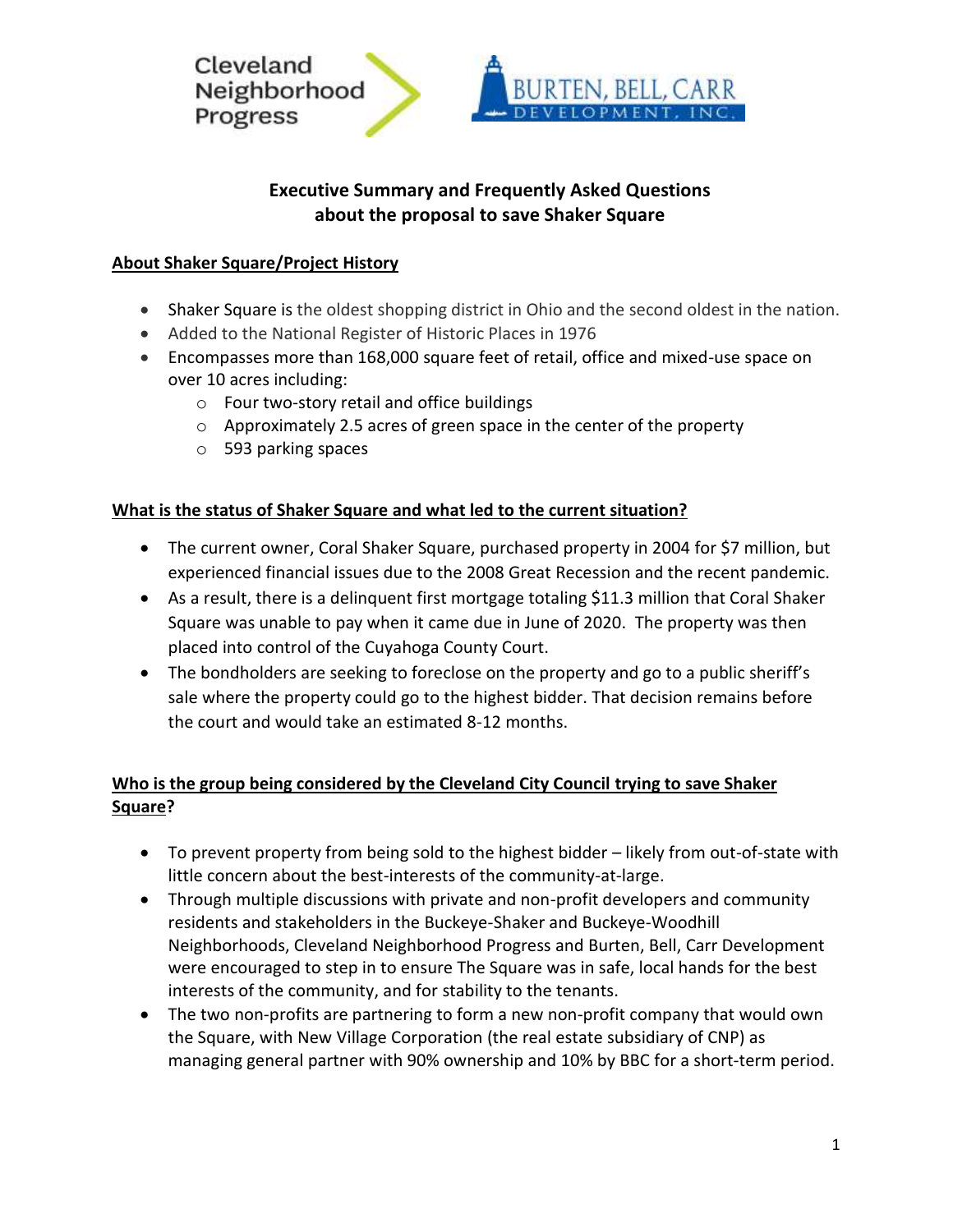## **What experience does this team have with real estate development?**

- BBC and CNP have successful track records at developing commercial centers, including Arbor Park Place in Cleveland's Central neighborhood; Bridgeport Place at Kinsman and East 72nd Street; Lee Harvard Shopping Center; the Fries & Schuele Building in Ohio City; and the former Saint Luke's Hospital.
- BBC and CNP were supported by a group of advisors with deep commercial real estate experience in Greater Cleveland, including Mitchell Schneider, principal of First Interstate Properties (Legacy Village and multiple nationwide real estate investments), and Art Falco, former executive director of Playhouse Square and Shaker Square resident.
- Terri Hamilton Brown, seasoned real estate and community development professional and Shaker Square resident, will act as the project consultant for CNP and BBC. She will manage the capital improvements made to the Square and support BBC and the property manager and leasing team to meet tenant and resident expectations.
- CNP and BBC will contract with an experienced retail/office property management company to provide oversight of the day-to-day operations.

# **What's in it for the proposed new ownership group?**

- Furthers the mission and fundamental purpose of both organizations, which is securing economic growth and healthy Cleveland neighborhoods.
- The agencies will receive approximately \$67,000 per year, for three years, which will be used to cover their staff costs.

# **Why has the City of Cleveland recommended this solution to City Council and the community?**

- The Square is an essential community asset in Cleveland, especially its southeast side.
- $\bullet$  It supports 159 jobs<sup>1</sup> and is a catalyst for neighborhood development.
- Its success affects property values in nearby neighborhoods.
- A significant investment is required to address flooding and other major capital repairs and improvements urgently needed by tenants.
- Allows CNP-BBC as local owners to address urgent, significant maintenance issues.
- Launches an effort to determine long-term direction and eventual property ownership

## **What is the property worth?**

• The banks hold all the cards in these situations. In this case, the bank is confident that they can get the full \$12 million – or more – for the property. The lender is in no hurry to

<sup>&</sup>lt;sup>1</sup> Number based on US Energy Information Administration, Commercial Buildings Energy Consumption Survey (CBECS).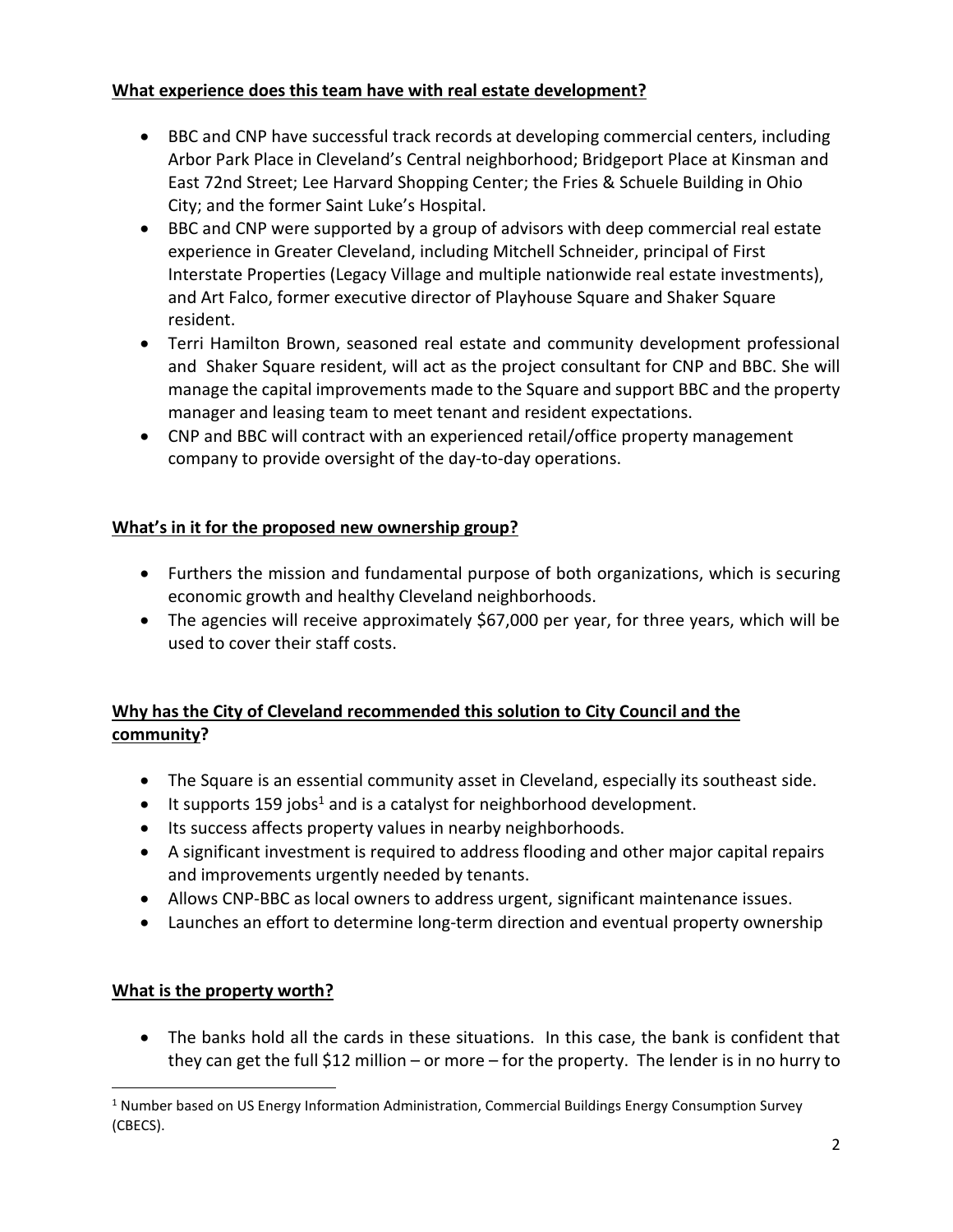unload this property and will not accept a bargain basement deal. Any such representations to the contrary are uninformed and incorrect.

- As part of our preparation, a representative from the CNP-BBC team independently approached the bank **twice** offering nearly \$9 million for the property, which was rejected both times by the bank. Other local offers for less than this amount were also rejected.
- The property was previously purchased for \$12 million. CNP and BBC, in seeking a bank loan, *very* conservatively appraised the property at between \$7.1 to \$9.4 million. Amidst the retail and office challenges presented in a post-COVID era, banks are very hesitant and conservative about such loans.
- It is expected that, after stabilizing the center, it can thrive again and the valuation will increase.

#### **How will this project be financed?**

Pending review by Cleveland City Council:

## • **City of Cleveland**

#### **Acquisition Loan A:**

| Amount of Loan:             | Up to 50% of the note redemption (max. \$6,000,000)    |
|-----------------------------|--------------------------------------------------------|
| Term:                       | 5 Years; Interest Only; Renewable at the City's option |
| <b>Collateral Position:</b> | First                                                  |
| Interest Rate:              | 2% per annum                                           |

## **Acquisition Loan B:**

| Amount of Loan:             | Remaining balance of the note redemption                                       |
|-----------------------------|--------------------------------------------------------------------------------|
| Term:                       | 10 Years; Interest Only; Renewable at the City's option                        |
| Forgiveness:                | Lien to be forgiven upon transfer to a permanent owner at the<br>City's option |
| <b>Collateral Position:</b> | Subordinate                                                                    |
| Interest Rate:              | 0% for first 5 years, 1% thereafter.                                           |

#### **Forgiveness Requirement**

- City to receive and review relevant information about purchase offers, development, vision for Shaker Square, and financial capacity of purchaser
- City to make a determination that no excess proceeds are available to satisfy a portion of the City's debt as part of the transaction.

## **Other Project Funding:**

- \$4 million from Cuyahoga County ARPA grant, Village Capital Corp., Cleveland Development Advisors and the Gund Foundation to fund urgent capital improvements
- \$1.25 million from The Cleveland Foundation and Saint Luke's Foundation to cover soft costs and reserves